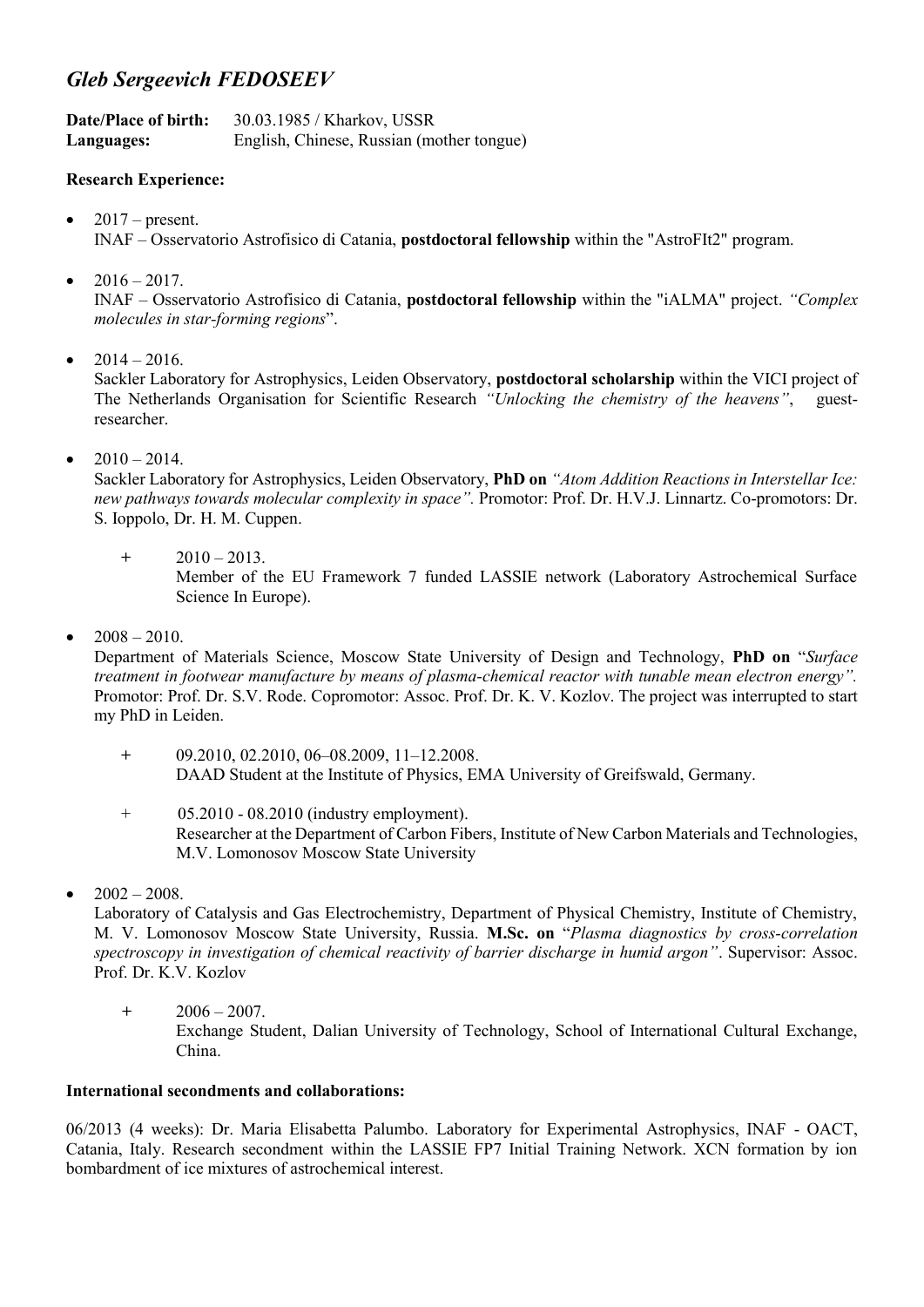9/2012 (2 weeks): Prof. Dr. Francois Dulieu. LERMA-LAMAp, The University of Cergy-Pontoise, Paris Observatory, Cergy, France. Research secondment within the LASSIE FP7 Initial Training Network. Chemistry of nitrogen oxides on interstellar dust analogues.

09/2010, 02/2010, 06–08/2009, 11–12/2008 (6 months). PD. Dr. H.-E. Wagner. Institute of Physics, EMA University of Greifswald, Greifswald, Germany. DAAD (German Academic Exchange Service) studentship. Radiation kinetics and chemical reactivity of barrier discharges in  $N_2$ /He mixtures.

09/2006-08/2007 (12 months): Dalian University of Technology, Dalian, China. I was awarded a 1-year long scholarship of the Chinese Scholarship Council to study Chinese.

# **Invited contributions on international events:**

11/2016 "Solid-state formation of complex molecules under dense cloud conditions", invited talk for European Conference on Laboratory Astrophysics – "Gas on the Rocks" – ECLA 2016, Madrid, Spain.

10/2014: "Atom Addition Reactions in Interstellar Ices - New Pathways Towards Molecular Complexity in Space", invited talk for the ISM-SPP Workshop 2014 - Laboratory Astrophysics, Tabarz, Germany.

07/2014: "Determining reaction rates from experiments", invited talk for the workshop on "Grain-Surface Networks and Data for Astrochemistry" organized by Lorentz Center, Leiden, The Netherlands.

# **Oral contributions on international events:**

11/2014: Oral, HRSMC (Holland Research School of Molecular Chemistry) Lustrum Symposium, Amsterdam.

01/2014: Oral, LYDAN workshop meeting, Leiden.

03/2013: Oral, Workshop "Atomic Processes in Interstellar Ices", Leiden.

09/2010: Oral, XVIII International Conference on Gas Discharges and Their Applications, Greifswald, Germany.

## **Poster contributions on (inter)national events:**

04/2014: Poster, Faraday Discussion 168 (Ice, dust and gas), Noordwijkerhout, the Netherlands

- 05/2012: Poster, NAC 2012, Ameland, The Netherlands.
- 10/2012: Poster, The Chemical Cosmos, COST Action CM0805 Annual Meeting, Catania, Italy.

05/2011: Poster, IAU Symposium 280, The Molecular Universe, Toledo, Spain.

- 03/2011: Poster, NWO Scientific Meeting on Chemistry Related to Physics & Material Sciences, Veldhoven, The Netherlands.
- 01/2011: Poster, APChem 2011 Meeting on Astro-Chemistry and Plasma Physics, Eindhoven, The Netherlands.

# **International school participation:**

06/2012: "Chemistry and Infrared Spectroscopy of Interstellar Dust", Cuijk, The Netherlands.

05/2011: "LASSIE Personal Skills Training event", Leiden Astrochemistry course, presentation skills, personal effectiveness and communication, time and project management, team work, core qualities and action plan, outreach training.

## **Other academic activities**

- Assistance in organising of the Faraday Discussion meeting "FD168: Astrochemistry of Dust, Gas and Ice", 7-9 April 2014, Leiden, The Netherland
- Teaching assistant for the bachelor course "Experimental Physics" at Leiden University, spring 2012 and spring 2013
- Lecture course "Conceptions of Modern Science" for the human science bachelors at Moscow State University of Design and Technology, Russia, autumn 2009 and spring 2010.
- Number of lab tours for high school students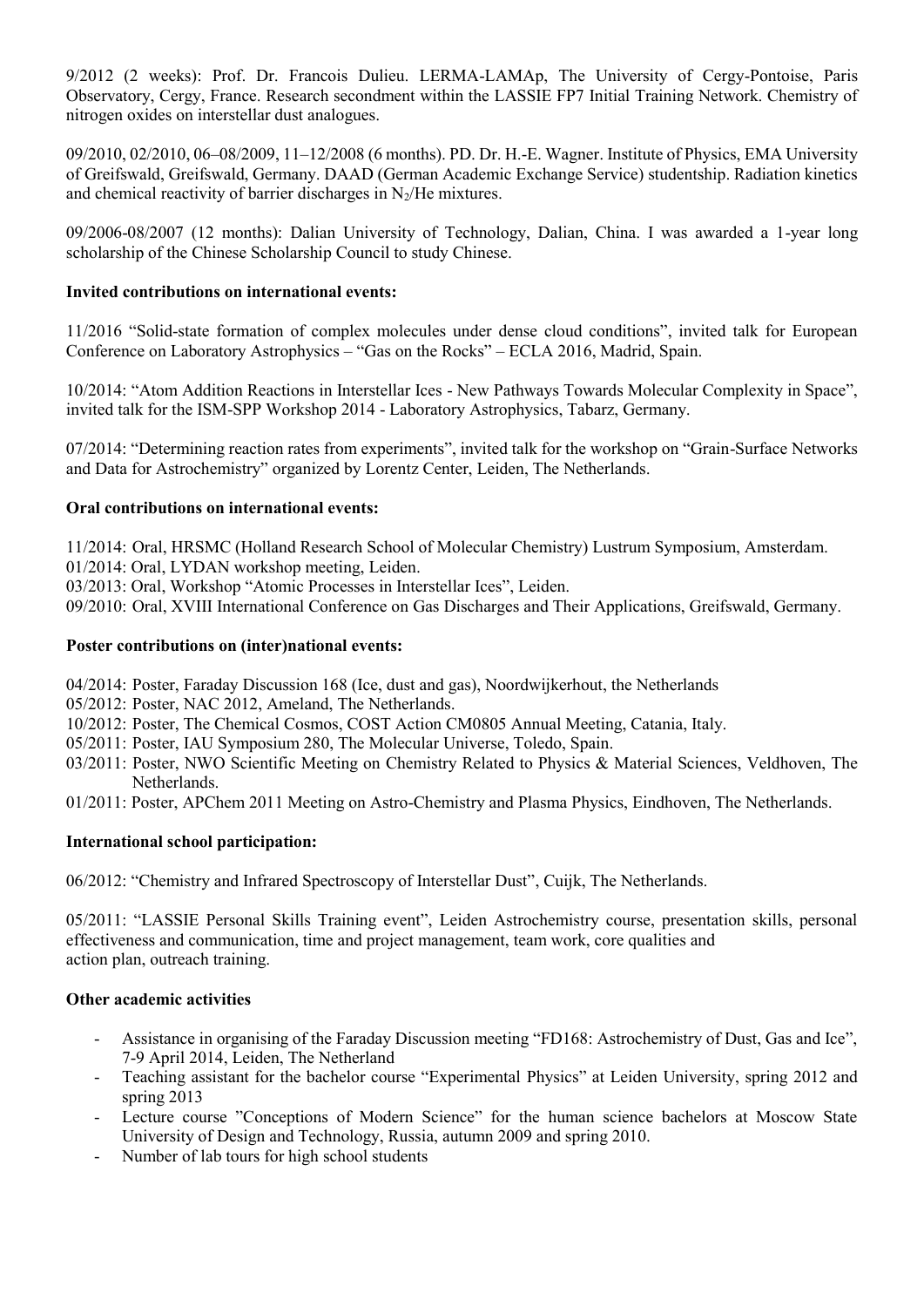### **List of Publications**

## **Refereed articles**

- (1) Chuang K.-J., **Fedoseev G.**, Qasim D., Ioppolo S., van Dishoeck E. F., Linnartz H., *"Production of complex organic molecules: H-atom addition versus UV irradiation"*, 2016, MNRAS, 467, 2552
- (2) Lamberts T., **Fedoseev G.**, Puletti F., Ioppolo S., Cuppen H. M.; Linnartz, H., *"Importance of tunneling in Habstraction reactions by OH radicals. The case of CH<sup>4</sup> + OH studied through isotope-substituted analogs"*, 2016, MNRAS, 455, 634
- (3) Paardekooper D. M., **Fedoseev G.**, Riedo A. and Linnartz H., *"A novel approach to measure photodesorption rates of interstellar ice analogues - the photodesorption rate of CO ice reinvestigated –"*, 2016, A&A, 596, A72
- (4) **Fedoseev G.**, Chuang K.-J., van Dishoeck E. F., Ioppolo S., Linnartz H., *"Simultaneous hydrogenation and UVphotolysis experiments of NO in CO-rich interstellar ice analogues; linking HNCO, OCN- , NH2CHO and NH2OH"*, 2016, MNRAS, 460, 4297.
- (5) Lamberts T., **Fedoseev G.**, Puletti F., Ioppolo S., Cuppen H. M., Linnartz H., *"Low-temperature chemistry between water and hydroxyl radicals: H/D isotopic effects"*, 2016, MNRAS, 455, 634
- (6) Chuang K.-J., **Fedoseev G.**, Ioppolo S., van Dishoeck E. F., Linnartz H., *"H-atom addition and abstraction reactions in mixed CO, H2CO and CH3OH ices - An extended view on complex organic molecule formation -"*, 2016, MNRAS, 455, 1702.
- (7) Linnartz H., Ioppolo S., **Fedoseev G.**, *"Atom Addition Reactions in Interstellar Ice Analogues"*, 2015, Int. Rev. Phys. Chem., 34, 205.
- (8) Lamberts T., Ioppolo S., Cuppen H. M., **Fedoseev G.**, Linnartz H., *"Thermal H/D exchange in polar ice deuteron scrambling in space"*, 2015, MNRAS, 448, 3820.
- (9) **Fedoseev G.**, Cuppen H. M., Ioppolo S., Lamberts T., Linnartz H., *"Experimental evidence for Glycolaldehyde and Ethylene Glycol formation by surface hydrogenation of CO molecules under dense molecular cloud conditions"*, 2015, MNRAS, 448, 1288.
- (10) **Fedoseev G.**, Ioppolo S., Linnartz H., *"Deuterium enrichment of ammonia produced by surface N+H/D addition reactions at low temperature"*, 2015, MNRAS, 446, 449.
- (11) **Fedoseev G.**, Ioppolo S., Zhao D., Lamberts T., Linnartz H., *"Low Temperature Surface Formation of NH<sup>3</sup> and HNCO: hydrogenation of nitrogen atoms in CO-rich interstellar ice analogues"*, 2015, MNRAS, 446, 439.
- (12) Lamberts T., Cuppen H. M., **Fedoseev G.**, Ioppolo S., Chuang K-J., Linnartz H., *"On the relevance of the H2+O reaction pathway for the surface formation of interstellar water: A combined experimental and modeling study"*, 2014, A&A, 570, A57.
- (13) Ioppolo S., **Fedoseev G.**, Minissale M., Congiu E., Dulieu F., Linnartz H., *"Solid State Chemistry of Nitrogen Oxides - Part II: Surface Consumption of NO2"*, 2014, Phys. Chem. Chem. Phys., 16, 8270.
- (14) Minissale M., **Fedoseev G.**, Congiu E., Ioppolo S., Dulieu F., Linnartz H., *"Solid State Chemistry of Nitrogen Oxides - Part I: Surface Consumption of NO"*, 2014, Phys. Chem. Chem. Phys., 16, 8257.
- (15) Ioppolo S., **Fedoseev G.**, Lamberts T., Romanzin C., Linnartz H., *"SURFRESIDE<sup>2</sup> : An ultrahigh vacuum system for the investigation of surface routes of interstellar interest", 2013, Rev. Sci. Instrum., 84, 073112.*
- (16) **Fedoseev G.**, Ioppolo S., Lamberts T., Zhen J.F., Cuppen H.M., Linnartz H., *"Efficient surface formation route of interstellar hydroxylamine through NO hydrogenation. II. The multilayer regime in interstellar relevant ices"*, 2012, J. Chem. Phys., 137, 054714.